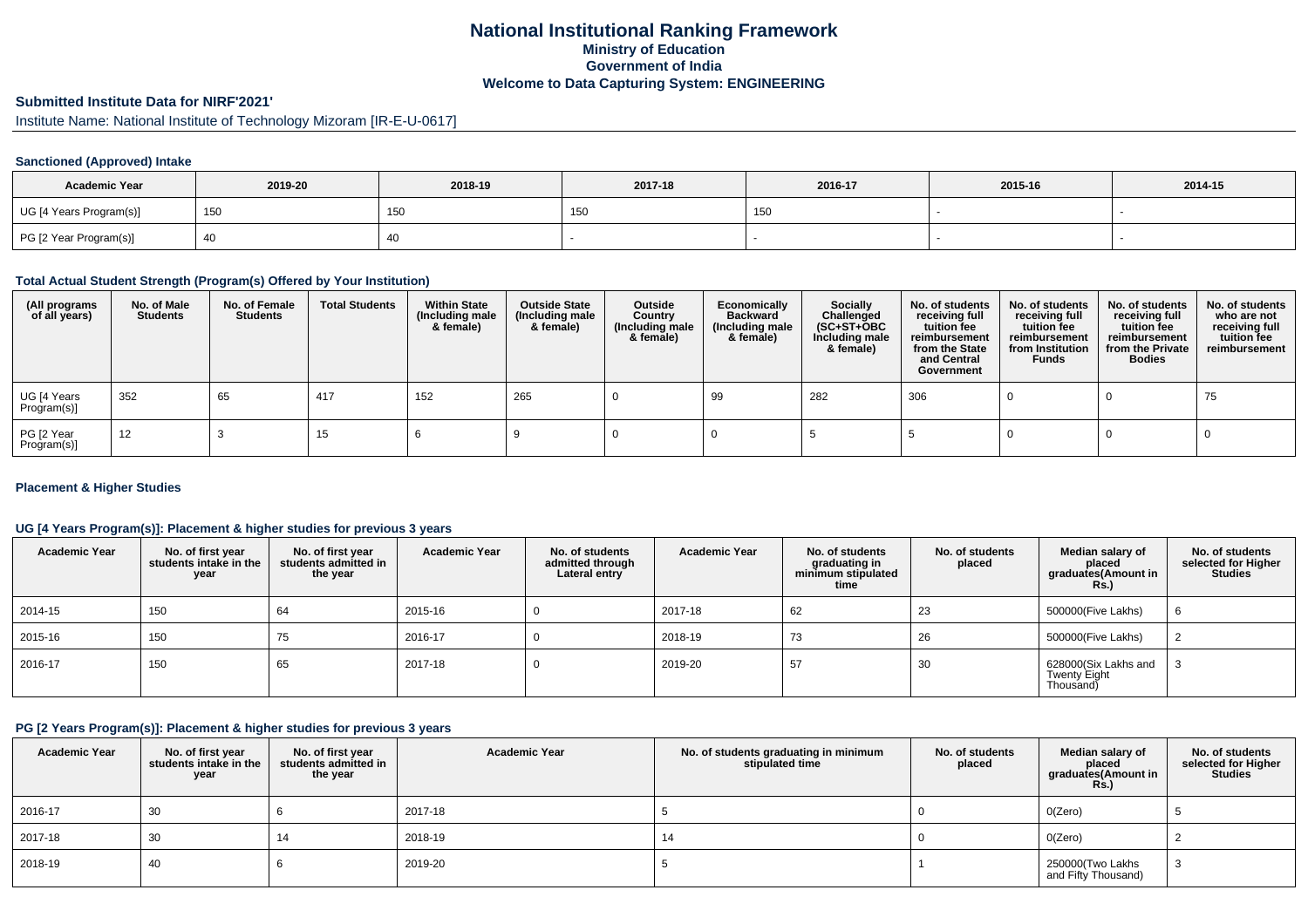#### **Ph.D Student Details**

| Ph.D (Student pursuing doctoral program till 2019-20 Students admitted in the academic year 2020-21 should not be entered here.) |         |                                                            |         |  |  |  |  |
|----------------------------------------------------------------------------------------------------------------------------------|---------|------------------------------------------------------------|---------|--|--|--|--|
|                                                                                                                                  |         | <b>Total Students</b>                                      |         |  |  |  |  |
| Full Time                                                                                                                        |         | 49                                                         |         |  |  |  |  |
| Part Time                                                                                                                        |         | 34                                                         |         |  |  |  |  |
|                                                                                                                                  |         | No. of Ph.D students graduated (including Integrated Ph.D) |         |  |  |  |  |
|                                                                                                                                  | 2019-20 | 2018-19                                                    | 2017-18 |  |  |  |  |
| Full Time                                                                                                                        |         |                                                            |         |  |  |  |  |
| Part Time                                                                                                                        |         |                                                            |         |  |  |  |  |

# **Financial Resources: Utilised Amount for the Capital expenditure for previous 3 years**

| <b>Academic Year</b>                                                                                                                                                                      | 2019-20                                                                | 2018-19                                                                                              | 2017-18                                                                 |  |
|-------------------------------------------------------------------------------------------------------------------------------------------------------------------------------------------|------------------------------------------------------------------------|------------------------------------------------------------------------------------------------------|-------------------------------------------------------------------------|--|
|                                                                                                                                                                                           | <b>Utilised Amount</b>                                                 | <b>Utilised Amount</b>                                                                               | <b>Utilised Amount</b>                                                  |  |
|                                                                                                                                                                                           |                                                                        | Annual Capital Expenditure on Academic Activities and Resources (excluding expenditure on buildings) |                                                                         |  |
| Library (Books, Journals and e-Resources only)                                                                                                                                            | 1017362 (Ten Lakhs Seventeen Thousand Three Hundred<br>Sixty Two)      | 692332 (Six lakhs Ninety Two Thousand Three Hundred Thirty<br>Two)                                   | 0 (Zero)                                                                |  |
| New Equipment and software for Laboratories                                                                                                                                               | 2096288 (Twenty Lakhs Ninety Six Thousand Two Hundred<br>Eighty Eight) | 44655943 (Four Crores Forty Six Lakhs Fifty Five Thousand<br>Nine Hundred Forty Three)               | 7593031 (Seventy Five Lakhs Ninety Three Thousand Thirty<br>one)        |  |
| <b>Engineering Workshops</b>                                                                                                                                                              | 278495 (Two Lakhs Seventy Eight Thousand Four Hundred<br>Ninety Five)  | 184534 (One Lakh Eighty Four Thousand Five Hundred Thirty<br>Four)                                   | 378382 (Three Lakhs Seventy Eight Thousand Three Hundred<br>Eighty Two) |  |
| Other expenditure on creation of Capital Assets (For setting up<br>classrooms, seminar hall, conference hall, library, Lab, Engq<br>workshops excluding expenditure on Land and Building) | 812662 (Eight Lakhs Twelve Thousand Six Hundred Sixty Two)             | 4071650 (Forty Lakhs Seventy One Thousand Six Hundred<br>Fifty)                                      | 6381054 (Sixty Three Lakhs Eighty One Thousand Fifty Four)              |  |

## **Financial Resources: Utilised Amount for the Operational expenditure for previous 3 years**

| <b>Academic Year</b>                                                                                                                                                                            | 2019-20                                                                              | 2018-19                                                                                    | 2017-18                                                                                  |  |  |  |  |  |  |
|-------------------------------------------------------------------------------------------------------------------------------------------------------------------------------------------------|--------------------------------------------------------------------------------------|--------------------------------------------------------------------------------------------|------------------------------------------------------------------------------------------|--|--|--|--|--|--|
|                                                                                                                                                                                                 | <b>Utilised Amount</b>                                                               | <b>Utilised Amount</b>                                                                     | <b>Utilised Amount</b>                                                                   |  |  |  |  |  |  |
| <b>Annual Operational Expenditure</b>                                                                                                                                                           |                                                                                      |                                                                                            |                                                                                          |  |  |  |  |  |  |
| Salaries (Teaching and Non Teaching staff)                                                                                                                                                      | 85434540 (Eight Crores Fifty Four Lakhs Thirty Four Thousand<br>Five Hundred Forty)  | 59372736 (Five Crores Ninety Three Lakhs Seventy Two<br>Thousand Seven Hundred Thirty Six) | 55842763 (Five Crores Fifty Eight Lakhs Forty Two Thousand<br>Seven Hundred Sixty Three) |  |  |  |  |  |  |
| Maintenance of Academic Infrastructure or consumables and<br>other running expenditures (excluding maintenance of hostels<br>and allied services, rent of the building, depreciation cost, etc) | 14767262 (One Crore Forty Seven Lakhs Sixty Seven<br>Thousand Two Hundred Sixty Two) | 11318349 (One Crore Thirteen Lakhs Eighteen Thousand<br>Three Hundred Forty Nine)          | 15308479 (One Crore Fifty Three Lakhs Eight Thousand Four<br>Hundred Seventy Nine)       |  |  |  |  |  |  |
| Seminars/Conferences/Workshops                                                                                                                                                                  | 0 (Zero)                                                                             | 0 (Zero)                                                                                   | 0 (Zero)                                                                                 |  |  |  |  |  |  |

**IPR**

| Calendar year            | 2019 | 2018 | 2017 |
|--------------------------|------|------|------|
| No. of Patents Published |      |      |      |
| No. of Patents Granted   |      |      |      |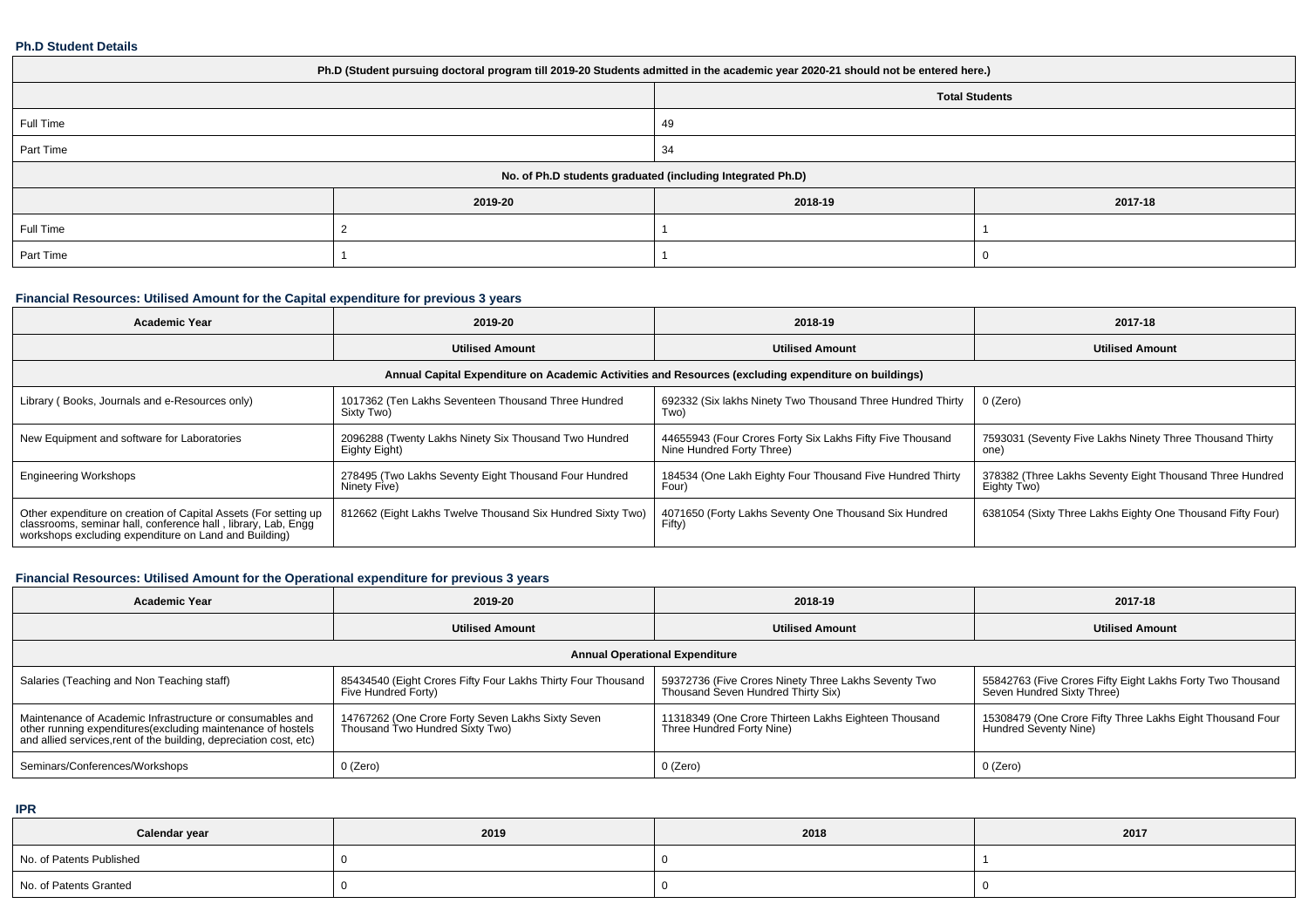#### **Sponsored Research Details**

| <b>Financial Year</b>                    | 2019-20                                                             | 2018-19                                             | 2017-18                                              |
|------------------------------------------|---------------------------------------------------------------------|-----------------------------------------------------|------------------------------------------------------|
| Total no. of Sponsored Projects          |                                                                     |                                                     |                                                      |
| Total no. of Funding Agencies            |                                                                     |                                                     |                                                      |
| Total Amount Received (Amount in Rupees) | 3339344                                                             | 8978026                                             | 2997500                                              |
| Amount Received in Words                 | Thirty Three Lakhs Thirty Nine Thousand Three Hundred Forty<br>Four | Eighty Nine Lakhs Seventy Eight Thousand Twenty Six | Twenty Nine Lakhs Ninety Seven Thousand Five Hundred |

## **Consultancy Project Details**

| <b>Financial Year</b>                    | 2019-20                         | 2018-19 | 2017-18 |
|------------------------------------------|---------------------------------|---------|---------|
| Total no. of Consultancy Projects        |                                 |         |         |
| Total no. of Client Organizations        |                                 |         |         |
| Total Amount Received (Amount in Rupees) | 233000                          |         |         |
| Amount Received in Words                 | Two Lakhs Thirty Three Thousand | Zero    | Zero    |

## **PCS Facilities: Facilities of physically challenged students**

| 1. Do your institution buildings have Lifts/Ramps?                                                                                                        | Yes, more than 60% of the buildings |
|-----------------------------------------------------------------------------------------------------------------------------------------------------------|-------------------------------------|
| 2. Do your institution have provision for walking aids, includingwheelchairs and transportation from one building to another for<br>handicapped students? | Yes                                 |
| 3. Do your institution buildings have specially designed toilets for handicapped students?                                                                | Yes, more than 60% of the buildings |

## **Faculty Details**

| <b>Srno</b> | Name                  | Age | Designation                                         | Gender | Qualification | <b>Experience (In</b><br><b>Months)</b> | <b>Is Associated</b><br><b>Last Year</b> | Currently<br>working with<br>institution? | <b>Joining Date</b> | <b>Leaving Date</b>      | <b>Association type</b> |
|-------------|-----------------------|-----|-----------------------------------------------------|--------|---------------|-----------------------------------------|------------------------------------------|-------------------------------------------|---------------------|--------------------------|-------------------------|
|             | Sinha Abhijit         | 33  | Assistant<br>Professor                              | Male   | Ph.D          | 65                                      | Yes                                      | Yes                                       | 28-12-2015          | $\sim$                   | Regular                 |
| 2           | Gupta Rajat           | 61  | Dean / Principal /<br>Director / Vice<br>Chancellor | Male   | Ph.D          | 444                                     | Yes                                      | Yes                                       | 03-07-2017          | $\sim$                   | Regular                 |
| 3           | Chatterjee Saibal     | 51  | Dean / Principal /<br>Director / Vice<br>Chancellor | Male   | Ph.D          | 288                                     | Yes                                      | Yes                                       | 24-08-2018          | $\sim$                   | Regular                 |
|             | Bordoloi<br>Sushanta  | 28  | Other                                               | Male   | M.Tech        | 75                                      | Yes                                      | Yes                                       | 28-07-2014          | $\sim$                   | Regular                 |
| 5           | Roy Bidesh            | 36  | Assistant<br>Professor                              | Male   | Ph.D          | 108                                     | Yes                                      | Yes                                       | 18-07-2011          | $\overline{\phantom{a}}$ | Regular                 |
| 6           | Majumder Suman        | 33  | Assistant<br>Professor                              | Male   | M.Tech        | 78                                      | Yes                                      | Yes                                       | 09-01-2014          | $\overline{\phantom{a}}$ | Regular                 |
|             | Dash Sandeep<br>Kumar | 35  | Assistant<br>Professor                              | Male   | M.Tech        | 123                                     | Yes                                      | Yes                                       | 03-02-2014          | $\sim$                   | Regular                 |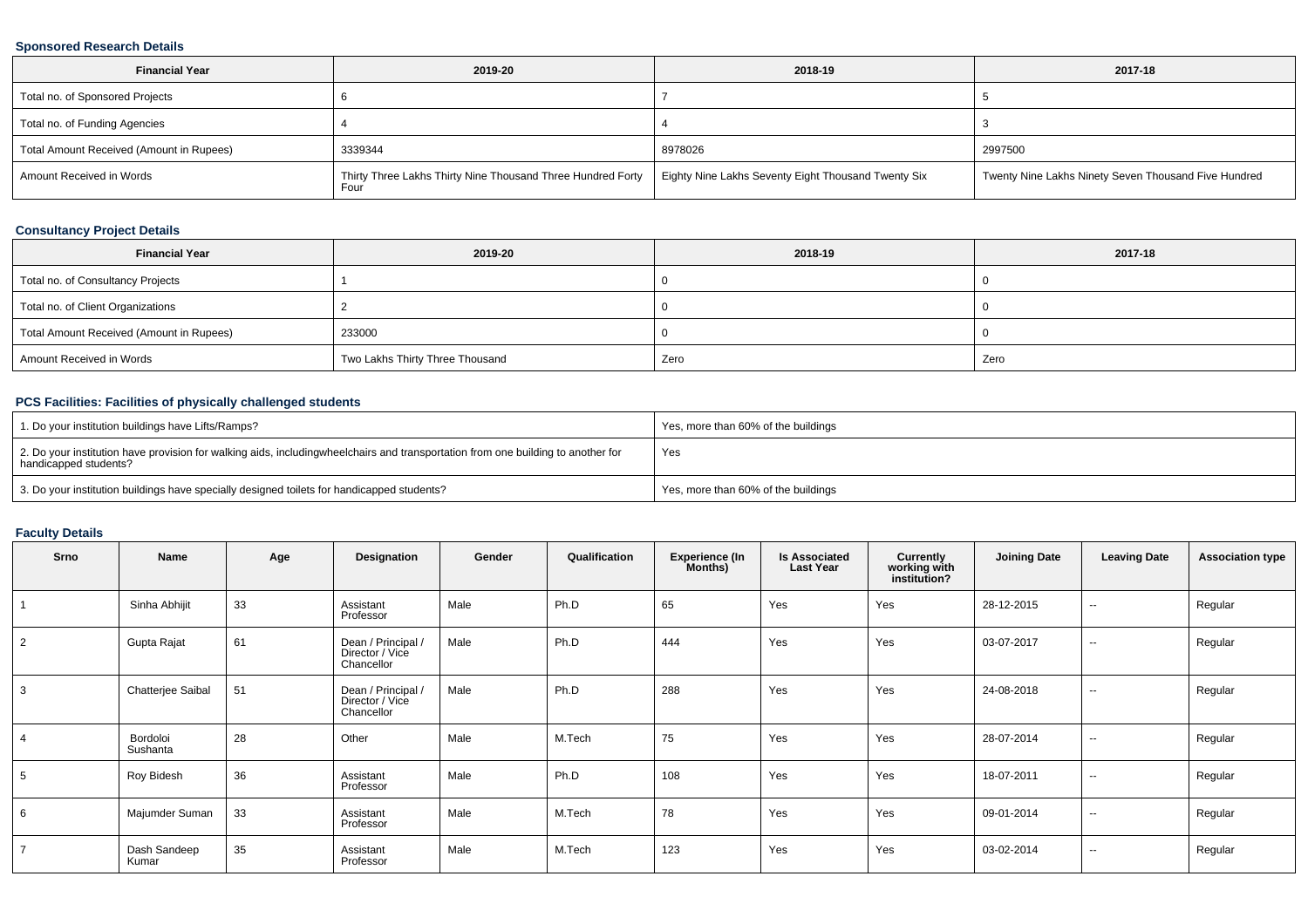| 8      | <b>Biswas Pabitra</b><br>Kumar | 40     | Assistant<br>Professor                              | Male   | Ph.D   | 156 | Yes | Yes | 09-02-2015 | --                       | Regular                |
|--------|--------------------------------|--------|-----------------------------------------------------|--------|--------|-----|-----|-----|------------|--------------------------|------------------------|
| 9      | Vipej Devi<br>Sanasam          | 28     | Assistant<br>Professor                              | Female | Ph.D   | 70  | Yes | Yes | 12-09-2014 | н.                       | Regular                |
| 10     | Dhar Rudra<br>Sankar           | 40     | Assistant<br>Professor                              | Male   | Ph.D   | 139 | Yes | Yes | 08-12-2015 | н.                       | Regular                |
| 11     | Shukla Alok                    | 46     | Dean / Principal /<br>Director / Vice<br>Chancellor | Male   | Ph.D   | 148 | Yes | Yes | 18-07-2011 | --                       | Regular                |
| 12     | Das Ranjita                    | 35     | Assistant<br>Professor                              | Female | Ph.D   | 108 | Yes | Yes | 18-07-2011 | $\overline{\phantom{a}}$ | Regular                |
| 13     | De Krishnarti                  | 31     | Assistant<br>Professor                              | Female | M.Tech | 78  | Yes | Yes | 22-01-2014 | н.                       | Regular                |
| 14     | Bhattacharya<br>Anagha         | 36     | Assistant<br>Professor                              | Male   | M.Tech | 144 | Yes | Yes | 09-04-2014 | $\overline{\phantom{a}}$ | Regular                |
| 15     | Lalhmingsanga H                | 33     | Assistant<br>Professor                              | Male   | Ph.D   | 67  | Yes | Yes | 17-11-2015 | $\overline{\phantom{a}}$ | Regular                |
| 16     | Ontela Surender                | 34     | Assistant<br>Professor                              | Male   | Ph.D   | 91  | Yes | Yes | 30-12-2015 | $\overline{\phantom{a}}$ | Regular                |
| 17     | Singh Konthoujam<br>Gyanendra  | 40     | Dean / Principal /<br>Director / Vice<br>Chancellor | Male   | Ph.D   | 125 | Yes | Yes | 12-10-2011 | н.                       | Regular                |
| 18     | Koley Chaitali                 | 35     | Assistant<br>Professor                              | Female | Ph.D   | 88  | Yes | Yes | 07-01-2014 | --                       | Regular                |
| 19     | Kumar Ramesh                   | 37     | Assistant<br>Professor                              | Male   | M.Tech | 96  | Yes | Yes | 03-02-2014 | --                       | Regular                |
| 20     | Shuchi                         | 40     | Assistant<br>Professor                              | Female | Ph.D   | 60  | Yes | Yes | 30-01-2015 | --                       | Regular                |
| 21     | Lalthazuala Ricky              | 29     | Assistant<br>Professor                              | Male   | Ph.D   | 72  | Yes | Yes | 28-07-2014 | --                       | Regular                |
| 22     | Suman Saurav                   | 27     | Other                                               | Male   | M.Tech | 74  | Yes | Yes | 26-08-2014 | н.                       | Regular                |
| 23     | Koya P Ajmal                   | 35     | Dean / Principal /<br>Director / Vice<br>Chancellor | Male   | Ph.D   | 108 | Yes | Yes | 18-07-2011 | --                       | Regular                |
| 24     | Deb Bachu                      | 35     | Assistant<br>Professor                              | Male   | Ph.D   | 104 | Yes | Yes | 29-11-2011 | --                       | Regular                |
| 25     | Ghosh Anumoy                   | 33     | Assistant<br>Professor                              | Male   | Ph.D   | 78  | Yes | Yes | 29-01-2014 | --                       | Regular                |
| 26     | Singh Vinay                    | $38\,$ | Assistant<br>Professor                              | Male   | Ph.D   | 108 | Yes | Yes | 09-01-2015 | н.                       | Regular                |
| 27     | Mohanty<br>Bijayananda         | 47     | Assistant<br>Professor                              | Male   | Ph.D   | 196 | Yes | Yes | 28-12-2015 | щ.                       | Regular                |
| 28     | Kuriachen Basil                | $34\,$ | Assistant<br>Professor                              | Male   | Ph.D   | 65  | Yes | No  | 21-12-2015 | 13-05-2020               | Regular                |
| 29     | Das Upama                      | 34     | Assistant<br>Professor                              | Female | M.Tech | 95  | Yes | Yes | 07-02-2014 | ш,                       | Adhoc /<br>Contractual |
| $30\,$ | Debnath Sukanta                | 34     | Assistant<br>Professor                              | Male   | M.Tech | 92  | Yes | Yes | 12-03-2013 | ۰.                       | Adhoc /<br>Contractual |